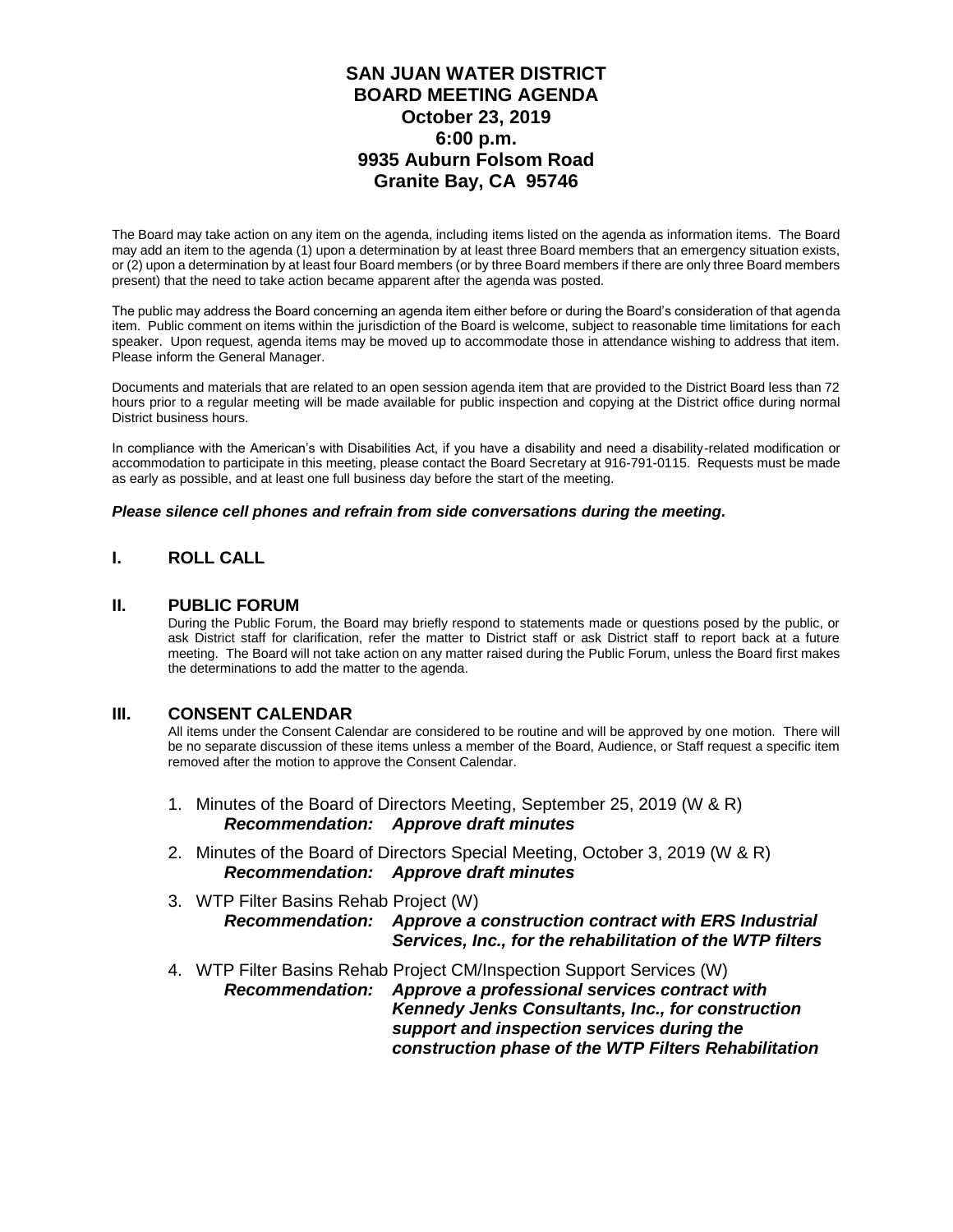## **IV. OLD BUSINESS**

1. FY 2019-20 Operations Plan Report Card (W & R) *Review 1st Quarter Progress*

### **V. NEW BUSINESS**

1. WTP Filter Basins Rehab Project Anthracite and Nozzles Purchase (W)

### *Action: Approve procurement for the purchase of Anthracite Coal Filter Media and Filter Nozzles for the WTP Filter Basins Rehab Project*

2. Introduction of Ordinance Amendments and Review of Proposed Water Service Discontinuation Policy to Comply with SB 998 requirements (R)

*Staff will present a report on SB 998 compliance and proposed ordinance amendments, and introduce a proposed new policy on water service terminations to ensure District compliance with SB 998 by the February 1, 2020 deadline*

*Action: First Reading of Ordinance No. 19-01 – An Ordinance of the Board of Directors of the San Juan Water District Amending Ordinances 15000, 17000 and 18000 of the District Code of Ordinances Introduce Ordinance No. 19-01 and read the full text of the* 

*proposed ordinance or waive such reading by motion of the Board*

- 3. Support of Director Pamela Tobin for ACWA Vice President (W & R)
	- *Action: Adopt Resolution 19-07 in Support of Pamela Tobin for the Position of ACWA Vice President and Steve Lamar for the Position of ACWA President, 2020-2021 Term*
	- *Action: Consider a motion to increase budget for Director Tobin ACWA Vice President campaign*
- 4. ACWA General Session Membership Meeting Delegate (W & R)
	- *Action: Appoint delegate to serve as the authorized voting representative at the December ACWA General Session Membership Meeting*

# **VI. INFORMATION ITEMS**

- 1. General Manager's Report
	- 1.1 General Manager's Monthly Report (W & R) *Staff Report on District Operations*
	- 1.2 Miscellaneous District Issues and Correspondence
- 2. Director of Finance's Report
	- 2.1 Miscellaneous District Issues and Correspondence
- 3. Operation Manager's Report
	- 3.1 Miscellaneous District Issues and Correspondence
- 4. Engineering Services Manager's Report
	- 4.1 Miscellaneous District Issues and Correspondence
- 5. Legal Counsel's Report
	- 5.1 Legal Matters